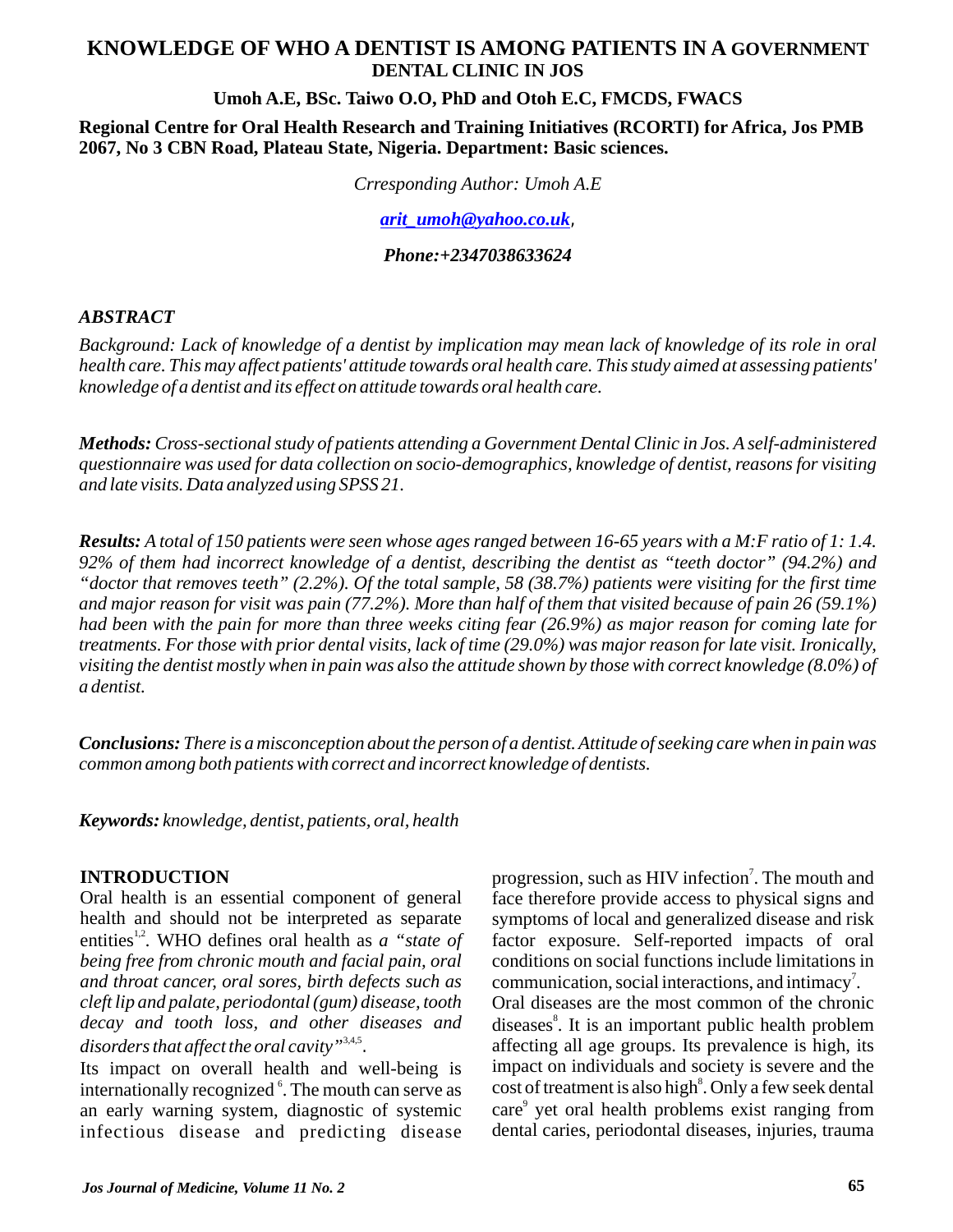and malocclusions.

Most oral diseases are not fatal but they may lead to significant morbidity which ends up in physical, social and psychological consequences affecting patients' quality of life $^{10}$ .

A population's knowledge of oral health providers and their roles towards oral health care may help to inculcate the right attitude towards oral health care among the populace. The World Health Organization (WHO) defines dentistry as "the science and art of preventing, diagnosing and treating diseases, injuries and malformation of the teeth, jaws and mouth" A dentist therefore aims to prevent and treat oral disorders by providing preventive treatment, repairing teeth damage, treating diseases of roots, gums and soft tissues of the mouth $11$ .

However, knowledge of oral diseases, its impact on oral health status and general health and the need for health care is necessary among patients. This may encourage good attitudes/practices towards oral health care. Various factors may hinder access to health care or contribute to peoples' decision to either forgo care or seek professional assistance for dental problems. These may include the lack of awareness of oral health matters, individuals' perceptions of oral health care, beliefs about seeking oral health care, dental anxiety states, financial cost, person's life experiences, age, gender, feelings of vulnerability and lifestyles $^{10,12}$ .

There is a generally low awareness and inadequate access to oral health care in Nigeria and oral diseases such as dental caries and periodontal diseases are still highly prevalent in our environment<sup>13,14</sup>. Most common oral diseases can be prevented and good oral health could be attained and maintained through a combination of factors such as community, professional, and individuals' efforts<sup>7</sup>. Understanding the need for oral health, where and who to obtain care from is important among patients. Studies exploring this area are scarce in our environment therefore this study aimed to determine the knowledge of who is a dentist its impact on attitudes towards oral health care among patients attending a Government Dental Clinic in Jos, Nigeria.

## **MATERIALS AND METHODS**

This was a cross-sectional study on patients attending a Government dental clinic within the last six months of 2014. One hundred and fifty patients were involved in the study. Fifty eight were first timers and others had had previous dental treatments.

Consent was sought from patients after explaining the purpose of the study. Those who were willing to participate were given self administered questionnaire. The data collection tool collected information on socio-demographic characteristics, knowledge of who a dentist is, reasons for visiting the dentist and why visit the dentist when in pain?

An open ended question "who is a dentist?" was used to determine correct knowledge of a dentist. Correct knowledge of a dentist according to this study is simply a person who is formally trained to take care of the mouth (health of teeth and other related tissues in the mouth). Participants who know the dentist as someone who treats only teeth has incorrect knowledge of a dentist.

Data was analyzed using SPSS version 21. Analysis carried out includes frequency, cross tabulation and charts. Relevance hypothesis were tested using chisquare test statistic. Significance difference was set at  $P=0.05$ .

# **RESULTS**

## **Demographics**

Most of the patients involved in this study were younger to middle age people between 16-40 years old. Most (76.7%) of them had attained tertiary education. Females were 87 (56.0%). **Table 1**

## **Knowledge**

Of the 150 respondents in this study 138 (92.0%) had incorrect knowledge of who a dentist is. There was significant difference between knowledge of who is a dentist and educational status  $P = 0.003$ , while no significant difference was observed between knowledge of a dentist and gender  $P=$ 0.564. **Table 2**

Knowledge of a dentist among patients who visited for the first time and those who had visited before was very low. **Table 3**

## **Reasons for visiting the dentist**

Major reason for visiting the dentist among patients visiting for the first time was pain 44 (77.2%). This was also observed among patients who had prior visit to the dentist  $63 (68.5\%)$ , those  $9 (90.0\%)$  with correct knowledge of a dentist and those 98 (71.5%) with incorrect knowledge of a dentist. **Table 4**

# **Duration which patients endured pain**

A considerable number 26 (59.1%) of patients visiting for the first time had been with the pain for more than three weeks before seeking solution. This was also observed among patients who had visited before and those who had incorrect knowledge of a dentist. **Table 5**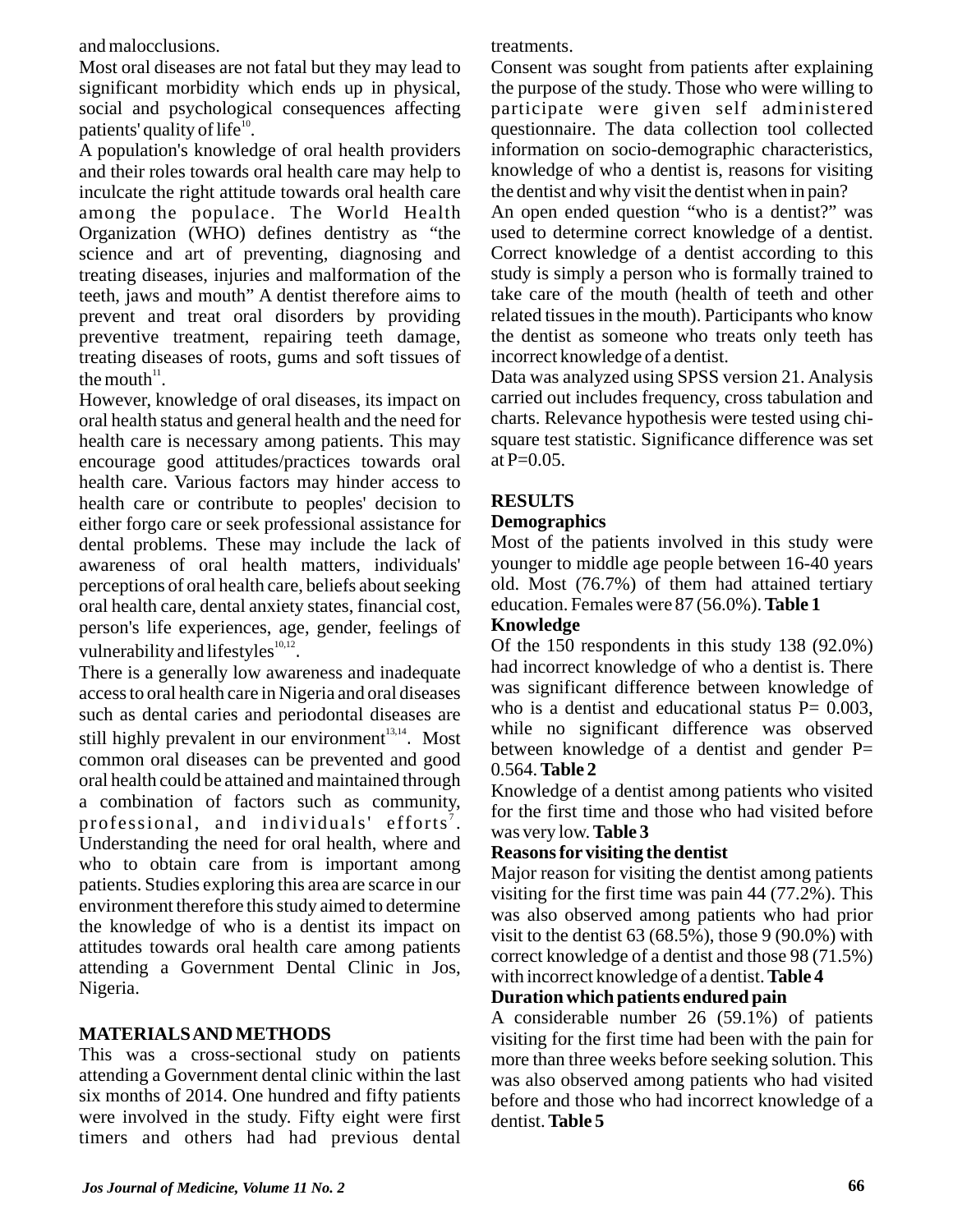## **Why visiting the dentist late for treatments**

The attitude of enduring pain and visiting the dentist late was because of fear, thought that pain would go, lack of time, self medication, distance and lack of funds. **Table 6**

## **Hear say consultation**

Most 30 (51.7%) of the first timers that visited because of pain said they know someone with the same problem. They also knew the solution they sought to solve the problem which include self medication from drugs store 12 (37.5%), native/herbal medicine 2 (6.3%) and the clinic 18 (56.3%). **Fig. 1**

| <b>Demographic variables</b> | Frequency $(n=150)$ | Percentage (%) |  |
|------------------------------|---------------------|----------------|--|
|                              |                     |                |  |
| <b>Gender</b>                |                     |                |  |
| Male                         | 63                  | 42.0           |  |
| Female                       | 87                  | 58.0           |  |
| Age group in years           |                     |                |  |
| $16 - 20$                    | 24                  | 16.0           |  |
| $21 - 30$                    | 64                  | 42.7           |  |
| $31 - 40$                    | 28                  | 18.7           |  |
| $41 - 50$                    | 22                  | 14.7           |  |
| $51-60$                      | 10                  | 6.7            |  |
| $>60$                        | $\overline{2}$      | 1.3            |  |
| <b>Educational level</b>     |                     |                |  |
| Primary                      | 10                  | 6.6            |  |
| Secondary                    | 21                  | 14.0           |  |
| Tertiary                     | 115                 | 76.7           |  |
| Non response                 | 4                   | 2.7            |  |
|                              |                     |                |  |

## **Table 1: Demographic variables of respondents**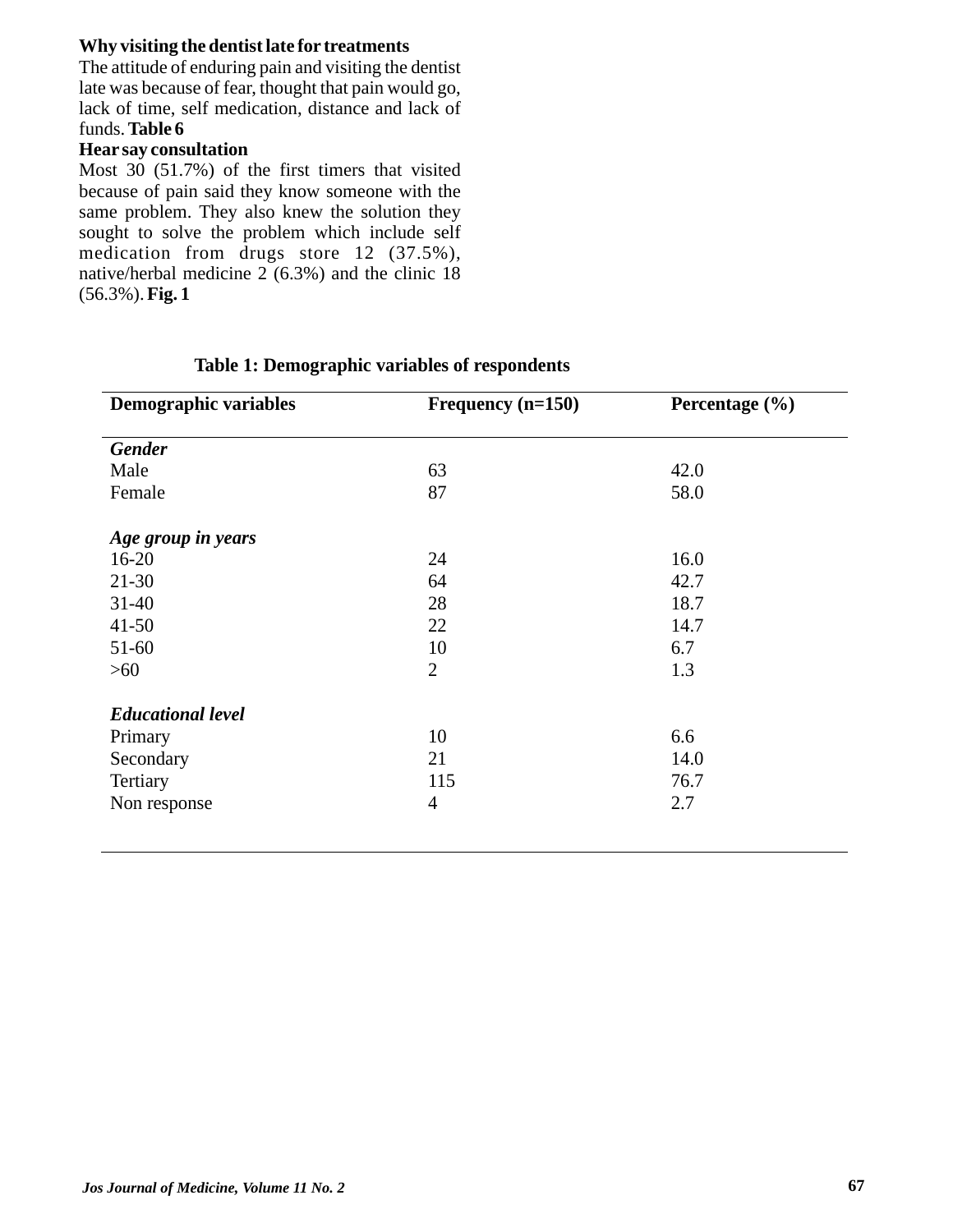| <b>Demographic variables</b>                        | Frequency<br>$(n=150)$ | Percentage (%) |  |  |  |
|-----------------------------------------------------|------------------------|----------------|--|--|--|
| Who is a dentist?                                   |                        |                |  |  |  |
| Correct knowledge                                   | 12                     | 8.0            |  |  |  |
| Incorrect knowledge                                 | 138                    | 92.0           |  |  |  |
| Among incorrect knowledge                           |                        |                |  |  |  |
| Teeth doctor                                        | 130                    | 94.2           |  |  |  |
| Doctor that removes teeth                           | 3                      | 2.2            |  |  |  |
|                                                     | 5                      | 3.6            |  |  |  |
| Knowledge of dentist according to gender            |                        |                |  |  |  |
| Correct knowledge                                   |                        |                |  |  |  |
| Male                                                | $\overline{7}$         | 11.1           |  |  |  |
| Female                                              | 5                      | 5.7            |  |  |  |
| <b>Incorrect knowledge</b>                          |                        |                |  |  |  |
| Male                                                | 56                     | 88.9           |  |  |  |
| Female                                              | 82                     | 94.3           |  |  |  |
| Knowledge of dentist according to educational level |                        |                |  |  |  |
| Correct knowledge                                   |                        |                |  |  |  |
| Primary                                             |                        |                |  |  |  |
| Secondary                                           | $\mathbf{1}$           | 8.3            |  |  |  |
| Tertiary                                            | $\mathbf{1}$           | 8.3            |  |  |  |
| No response                                         | 9                      | 75.0           |  |  |  |
| <b>Incorrect knowledge</b>                          | $\mathbf{1}$           | 8.3            |  |  |  |
| Primary                                             |                        |                |  |  |  |
| Secondary                                           | 9                      | 6.5            |  |  |  |
| Tertiary                                            | 20                     | 14.5           |  |  |  |
| No response                                         | 106                    | 76.8           |  |  |  |
|                                                     | 3                      | 2.2            |  |  |  |

# **Table 2: Knowledge of who is a dentist among patients, its association with gender & educational level**

# **Table3: Knowledge of a dentist among first time and prior visits**

| <b>Variables</b> | Knowledge of who a dentist is |           | $?^{2}$ | <b>P</b> -value |
|------------------|-------------------------------|-----------|---------|-----------------|
|                  | Correct                       | Incorrect |         |                 |
| First timers     | 4(6.9)                        | 54(93.1)  | 0.156   | 0.692           |
| Prior visit      | 8(8.7)                        | 84(91.3)  |         |                 |
| Total            | 12(8.0)                       | 138(92.0) |         |                 |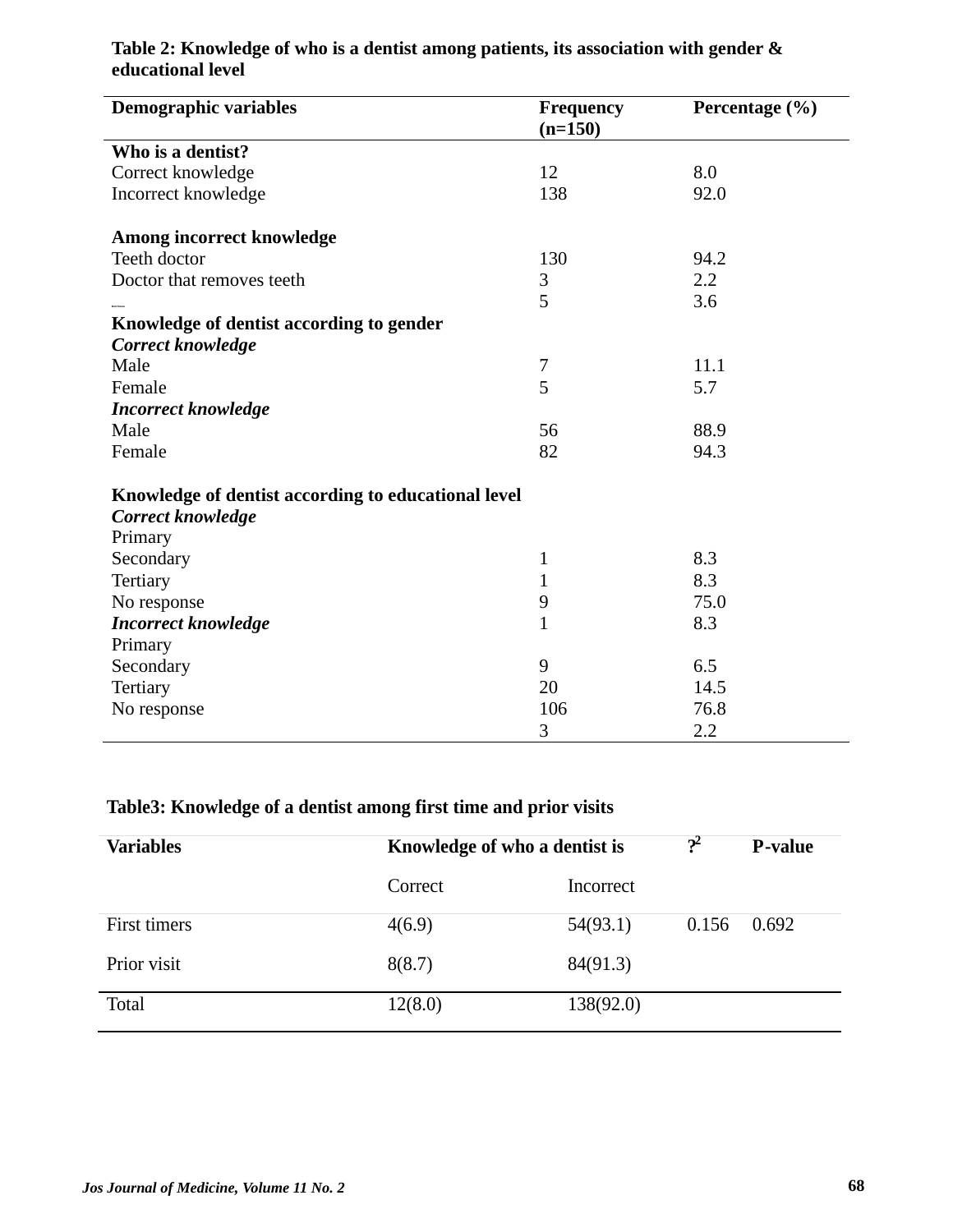|                      | Table 7. Incasons for visiting the actitist |                     |                              |                                |
|----------------------|---------------------------------------------|---------------------|------------------------------|--------------------------------|
| Why have you come to | <b>First timers</b>                         | <b>Prior visits</b> | <b>Patients with correct</b> | <b>Patients with incorrect</b> |
| see the dentist?     |                                             |                     | knowledge of dentist         | knowledge of dentist           |
| Pain                 | 44 (77.2)                                   | 63(68.5)            | 9(75.0)                      | 98 (71.0)                      |
| Cavity               | 7(12.3)                                     | 6(6.5)              | 1(8.3)                       | 12(8.7)                        |
| <b>Cleaning</b>      | 3(5.3)                                      | 10(10.9)            | 0(0.0)                       | 13(9.4)                        |
| Check-up             | 1(1.8)                                      | 6(6.5)              | 0(0.0)                       | 7(5.1)                         |
| <b>Others</b>        | 2(3.5)                                      | 5(5.4)              |                              | 7(5.1)                         |
| No response          | 1(1.8)                                      | 2(2.2)              | 2(2.2)                       | 1(0.7)                         |

**Table 4: Reasons for visiting the dentist**

**Table 5: Duration with which patients endured pain**

| <b>How long</b><br>have you | <b>First timers</b> | <b>Prior visits</b> | <b>Patients with correct</b> | <b>Patients with incorrect</b> |
|-----------------------------|---------------------|---------------------|------------------------------|--------------------------------|
| had the pain?               |                     |                     | knowledge of dentist         | knowledge of dentist           |
| $< 1$ week                  | 6(13.6)             | 14(22.2)            | 3(33.3)                      | 17(17.3)                       |
| $<$ 2 weeks                 | 4(9.1)              | 8(12.7)             | 2(22.2)                      | 10(10.2)                       |
| $<$ 2-3 weeks               | 4(9.1)              | 7(11.1)             | 1(11.1)                      | 10(10.2)                       |
| $>3$ weeks                  | 26(59.1)            | 31(49.2)            | 2(22.2)                      | 55(56.1)                       |
| No response                 | 4(9.1)              | 3(4.8)              | 1(11.1)                      | 6(6.1)                         |

| Why are you just coming?   | <b>First timers</b> | <b>Prior visits</b> | <b>Patients with correct</b><br>knowledge of<br>a | <b>Patients with incorrect</b><br>knowledge of a dentist |
|----------------------------|---------------------|---------------------|---------------------------------------------------|----------------------------------------------------------|
|                            |                     |                     | dentist                                           |                                                          |
| Lack of time               | 4(15.4)             | 9(29.0)             | 1(50.0)                                           | 13(23.6)                                                 |
| <b>Distance</b>            | 1(3.8)              | 2(6.5)              | 1(50.0)                                           | 2(3.6)                                                   |
| Fear                       | 7(26.9)             | 3(9.7)              |                                                   | 10(18.2)                                                 |
| <b>Lack of funds</b>       | 5(19.2)             | 4(12.9)             |                                                   | 9(16.4)                                                  |
| Thought pain would go      | 5(19.2)             | 6(19.4)             |                                                   | 11(20.0)                                                 |
| <b>Self medication</b>     | 2(7.7)              | 4(12.9)             |                                                   | 5(9.1)                                                   |
| No idea where treatment is | 1(3.8)              | 1(3.2)              |                                                   | 2(3.6)                                                   |
| done                       |                     |                     |                                                   |                                                          |
| No response                | 1(3.8)              | 2(6.5)              |                                                   | 3(5.5)                                                   |



 **Figure 1: Hear-say consultation**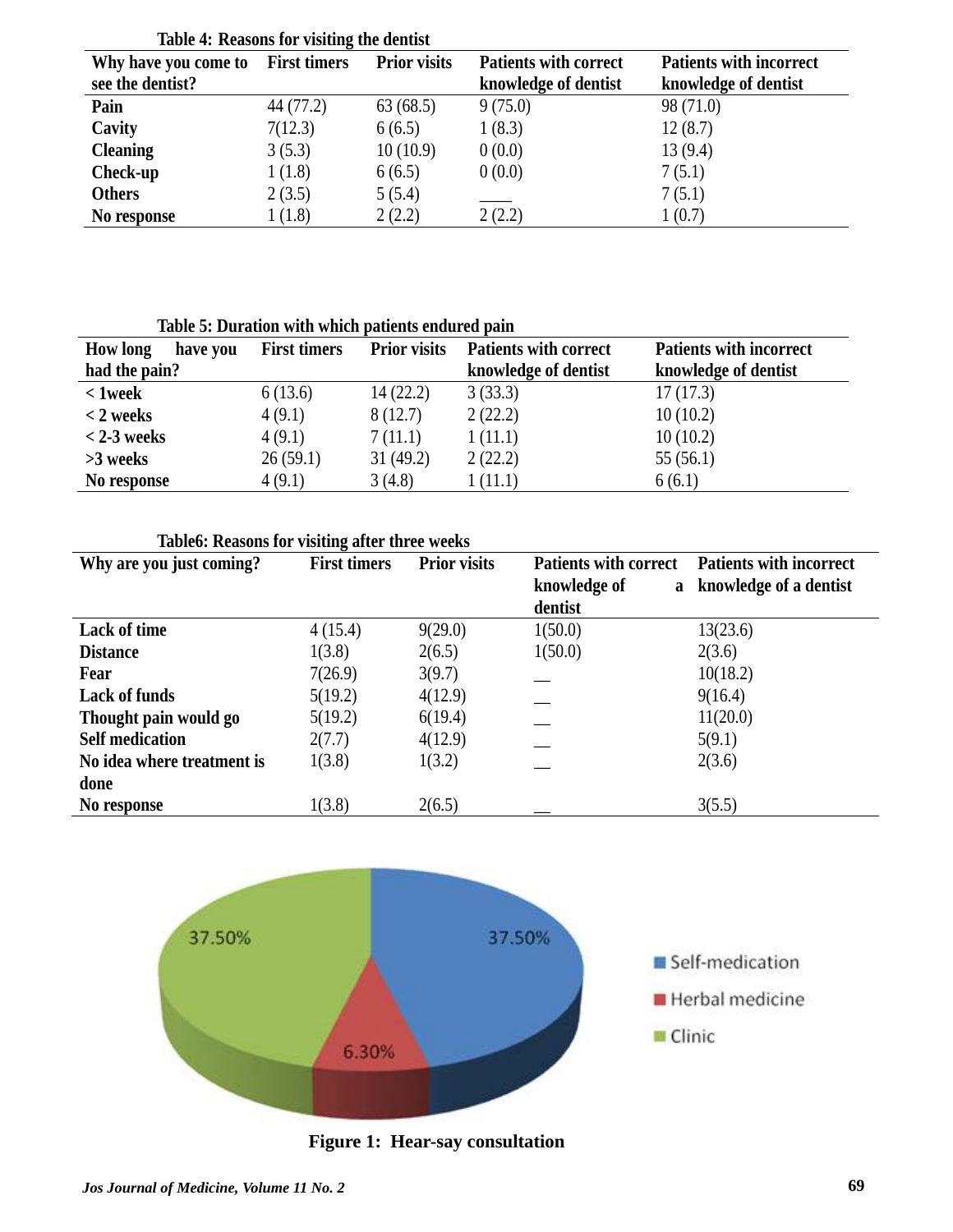## **DISCUSSIONS**

Oral health professionals aim to prevent, promote and maintain good oral health status of the populace. Population's knowledge of oral health providers and their roles towards oral health care may help to inculcate the right attitude towards dental visit and care.

## **Knowledge of who a dentist is**

Patients defined a dentist in this study as a person who treats or removes teeth. This conception is misleading and incorrect. Definition of a dentist should be encompassing, explaining the roles in preventing, maintaining and promoting oral health care. Where this is misunderstood, it is likely to build up wrong beliefs about oral health care and practices among patients. Knowledge of a dentist was generally low among the total sample in this study. Males had more knowledge than females though the difference in knowledge was not statistically significant. Knowledge was associated with educational level where patients with highest level of education were significantly more knowledgeable than those with low level of education. There was no significant difference in the knowledge of who a dentist is between patients with prior visit to the dentist and those visiting for the first time. The incorrect knowledge of who a dentist is in this study may be linked to lack of enough and improper distribution of professionals, poor awareness creation strategies on oral health care and the need for oral health providers is not clearly understood among patients. It is proper to take cognizance of the above which may enable the populace to know that oral health care is more than just care of teeth.

## **Reasons for visiting the dentist**

Dental pain was the major reason for patients visit to the dental clinic in this study. This was observed among first timers, prior visit, patient who had correct knowledge of a dentist and those with incorrect knowledge. Findings from other studies also showed that most patients including dental and medical students visited the dentist only for emergencies and when they are in pain.<sup>9,15,</sup> Poor awareness of oral health care, cost, fear and anxiety may be likely factors responsible for this attitude as shown by studies on ''The Psychology of Dental Patient care" and "Utilization of Dental Care.<sup>9,12</sup>

Nearly all the patients who claimed to know who a dentist is also visited because of pain and none visited for cleaning or check up. Most of the patients with dental pain in this study endured the pain for as long as more than three weeks because of lack of time, fear, they thought pain would go, self medication and lack of funds. Patients that had visited the dentist before ought to have known the role of a dentist toward oral care and therefore were expected to show better oral health seeking behavior. Unfortunately, they showed complacent attitudes by indulging in self medication, thinking that pain would go and giving excuses of lack of time. This attitude may be connected to unclear information given to patients during dental visits. Poor relationship between patients and oral health care workers may also be a factor contributing to patients' non compliance and complacency towards oral health care.

A study on "What do patients think about dental services in Quebec" showed patients' negative comments about dental services which include communication styles that did not encourage patients input and unprofessional conduct such as lack of transparency in pricing  $\frac{16}{16}$ . Laying too much emphasis on cost and payments of bills than care given to patients may give wrong impression of who a dentist is and its roles.

Patients who visited for the first time had highest dental fear (26.9%) Fear is a torment and may result to patients having wrong feelings about oral health care providers. A study on patients' satisfaction reported the preference of traditional care over orthodox medicine among patients in this environment<sup>17</sup>. Therefore patients who seek health information from non professionals are likely to be fed wrongly about their health care. Observation from our clinic also showed that most patients fear dental treatment because they were told by friends, relatives and other non professionals that it is painful and once you remove a tooth, you will keep removing others.

## **Hear-say consultation**

Although this study did not determine what patients did to alleviate pain before visiting the dental clinic. More than half 64 (59.8%) of the first time patients who visited the dentist because of pain knew someone who also had dental pain and what they did to alleviate pain. Thirty seven point five zero percent (37.50%) of them indulged in self medication from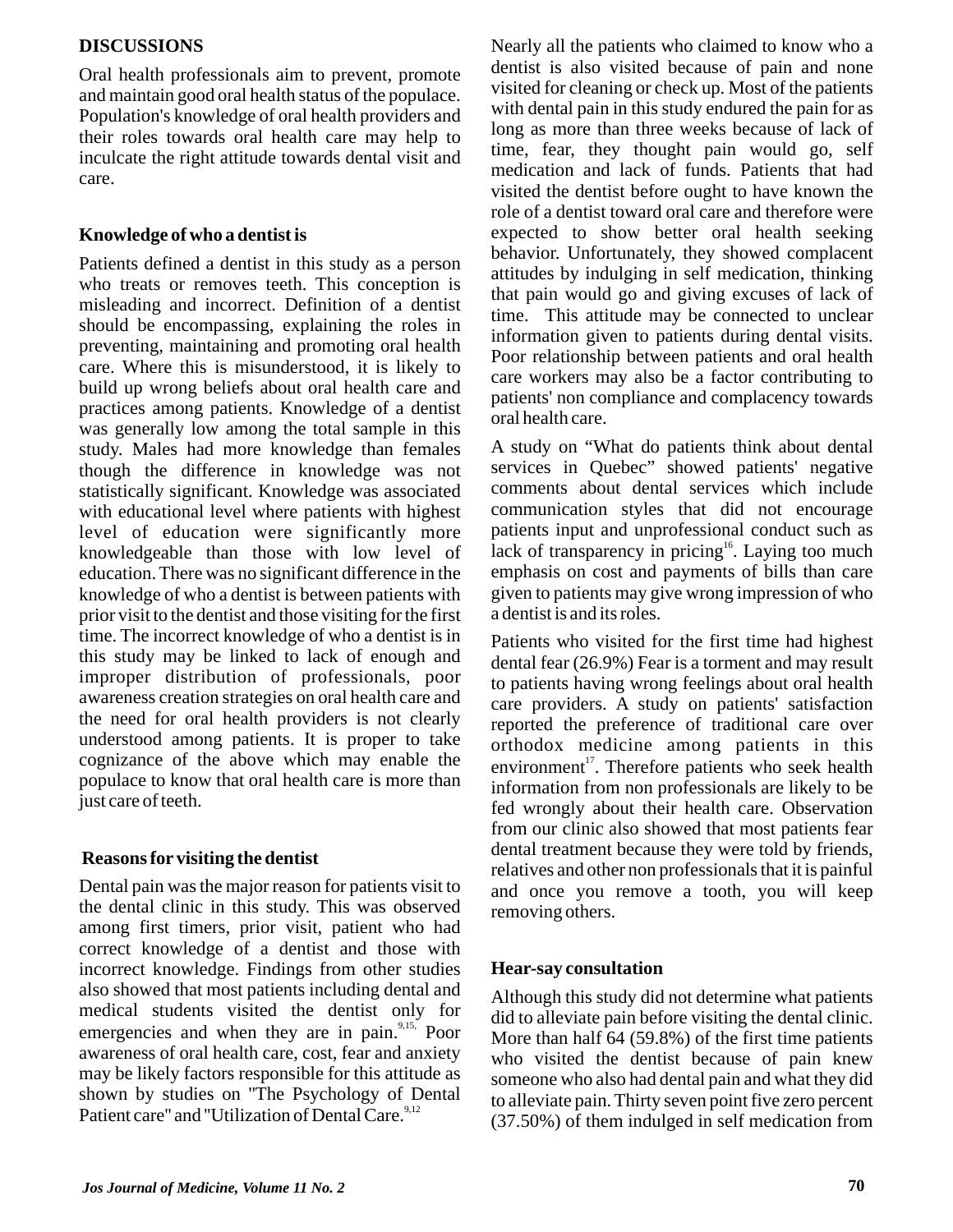drug stores, (6.30%) use native/herbal medicine, and (37.50%) went to the clinic. It was not assessed whether patients did what their friends did to solve their dental problems, yet friends' attitudes may likely influence decisions of patients towards what treatments to seek and who to seek from. Attitudes of patients towards oral health care may determine the condition of the oral cavity. Patients therefore need to know the need for oral health care, where and who to go to for maintenance of good oral health.

## **CONCLUSION**

The knowledge of who is a dentist was generally low among the total sample. Patients had a serious misconception about the person of a dentist and also complacent attitude towards oral health care. The lack of difference in the attitudes between patients with correct and incorrect knowledge of a dentist is a matter of concern.

## **RECOMMENDATION**

The dental profession needs to promote the image and relevance of oral health care workers in general. Efforts should be geared towards ensuring that wrong attitudes towards oral health care are corrected through awareness creation using realizable strategies. It is also very critical to ascertain what information is given to patients, who gives it and how it is given.

## **LIMITATION**

The sample was from one dental clinic therefore for a better representativeness a larger sample might be needed.

### **ACKNOWLEDEMENTS**

We appreciate the staff of Regional Centre for Oral Health Research and Training Initiatives (RCORTI) for Africa, Jos for their support. We also appreciate all who participated in this study for their willingness to participate. Special thanks go to Mr. Philip H. Jalo, the statistician of the center for his support.

## **REFERENCES**

- *1 Varenne B. Oral and Dental Health. Email:*  varenne@afro.who.intvarenneb@afro,who -int
- *2* National Institute of Dental and Craniofacial Research (NIDCR), Oral Health in America, Report of the Surgeon General. March, 2011
- 3 W.H O. Regional for Africa, Non Communicable Diseases (NCD) Cluster. Promoting Oral Health in Africa, Cite Djoue P OBox 06, Brazzaville, Republic of Congo. http://www.afro.who:int/
- 4 Donaghy Jennifer. Oral Health Summary. INpho 17: Oral Health, 2006
- *5 Definition of Oral Health. Department of Health: Compendium of Clinical and Health Indicators. Digital Publication Report, 2000*
- *6 National University of Ireland, Galway. Oral Health in Ireland. A Review of Oral Health Promotion/Education Activity. Department of Health and Children 2003*
- *7 National Institute of Health. Improving the Nations Oral Health. Areport of the Surgeon General, 2011*
- 8 Aubrey Sheiham. Oral Health, General Health and Quality of Life, Bulletin of the World Health Organization. www.who.int/bulletin/volumes/83/9/editori al30905htm/en/ind. Ref: No 05-024158
- 9 Gambhir RS, Brar P, Singh G, Sofat A, Kakar H. Utilazation of Dental Care: An Indian Outlook
- 10 Carnero CF, Santos RS, Rebelo B. Quality of Life Related to Oral Health: Contribution from Social Factors. Ciencia & Saude Coletiva. Vol. 16, 1, 2011
- *11 Australian Dental Association Inc (ADA). Dentist. Your oral health.*
- 12 Freeman R. The Psychology of Dental Patient care: Barriers to Accessing Dental Care factors, British Dental Journal187, 141-144.1999
- 13 Ajai DM and Arigdede AO. Barriers to Oral Health Care Utilization in Ibadan, South West Nigeria. Afr Health Sci. Dec 2012; 12(4): 507–513.
- 14 Olusile AO. Improving Low Awareness and Inadequate Access to Oral Health Care in Nigeria. Nig Medical Journal, 55 (2) 2014
- 15 Al-Walhani AM, Khaled AO, Kowamura M. Differences in Self-Reported Oral Health Behavior between Dental Students and Dental Technology/Dental Hygiene Students in Jordan. Journal of Oral Science, 2004, Vol. 46, No3, 191-197
- 16 Mary Ellen M., Anne B., Carolina M.A.What do patients think about dental